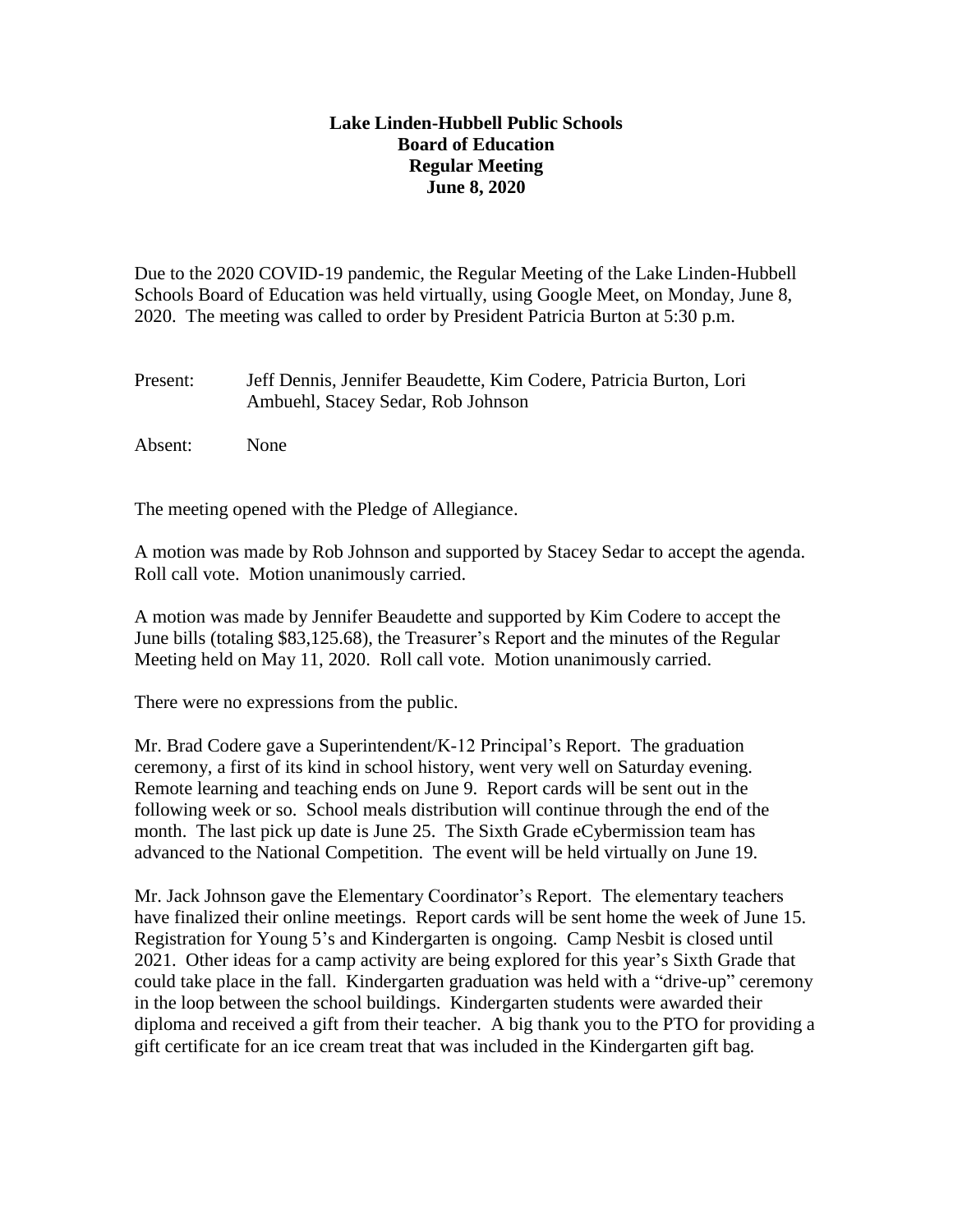Mr. Jack Kumpula gave an Athletic Director's Report.

Mr. Joe Heide gave a Maintenance Report.

Mr. Brad Codere gave the Transportation Report.

A motion was made by Jennifer Beaudette and supported by Rob Johnson to establish Tuesday, September 1, 2020 as the first day of instruction for students for the 2020-2021 school year. Roll call vote. Motion unanimously carried.

A motion was made by Lori Ambuehl and supported by Jennifer Beaudette of the Board of Education of the Lake Linden-Hubbell School District to exercise the option permitted by Section 105 of the State School Aid Act of 1979, as amended by Public Act 300 of 1996, will, for purposes of Section 105, accept applications of nonresident students from outside our District for enrollment in our School District for the 2020-2021 school year and will operate a School of Choice Program in our District with the statutory requirements of Section 105. Roll call vote. Motion unanimously carried.

A motion was made by Jeff Dennis and supported by Jennifer Beaudette authorizing enrollment of the Lake Linden-Hubbell Schools as a member of the Michigan High School Athletic Association, Inc., and; are further enrolled to participate in the approved interscholastic athletic activities sponsored by said organization. This authorization shall be effective August 1, 2020 and shall remain effective until July 31, 2021. Roll call vote. Motion unanimously carried.

A motion was made by Kim Codere and supported by Jennifer Beaudette to accept the letter of resignation as presented by Gary Guisfredi from his position as Varsity Girls Track Coach. Roll call vote. Motion unanimously carried.

A motion was made by Jennifer Beaudette and supported by Jeff Dennis to accept the letter of resignation as presented by Andy Crouch from his position as Junior Varsity Boys Basketball Coach. Roll call vote. Motion unanimously carried.

A motion was made by Lori Ambuehl and supported by Stacey Sedar to grant Fifth Year Teacher Probation to April DeCaesari. Roll call vote. Motion unanimously carried.

A motion was made by Jennifer Beaudette and supported by Jeff Dennis to grant Second Year Teacher Probation to Robert Stenger. Roll call vote. Motion unanimously carried.

A motion was made by Jennifer Beaudette and supported by Rob Johnson to grant Teacher Tenure to Jack Johnson. Roll call vote. Motion unanimously carried.

A motion was made by Kim Codere and supported by Jennifer Beaudette to schedule a Special Meeting for June 26, 2020 at 7:00 a.m. for the purpose of approving revised budgets for the 2019-2020 fiscal year and new budgets for the 2020-2021 fiscal year. Roll call vote. Motion unanimously carried.